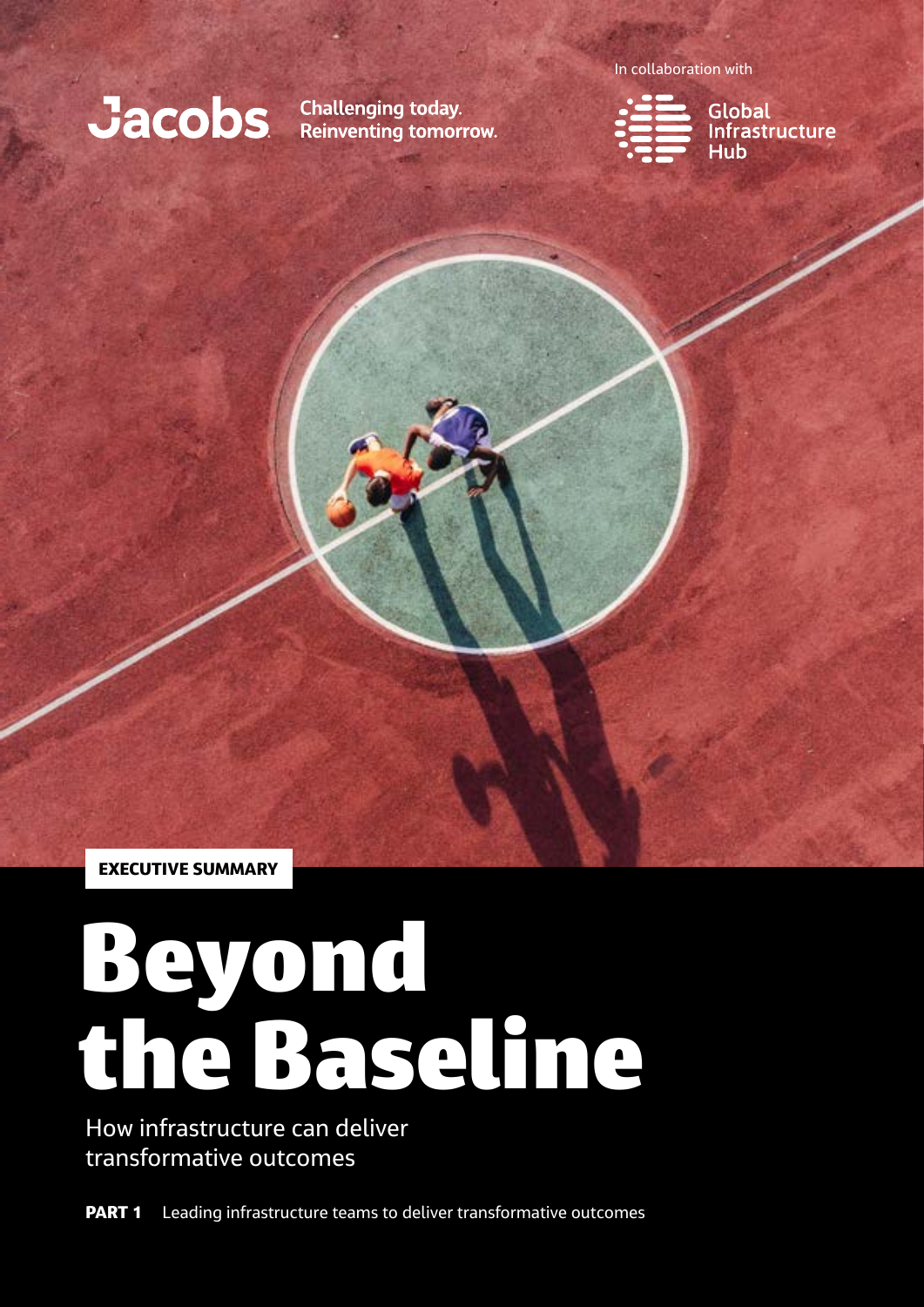# Background

In late 2020, the Saudi Arabian and Italian G20 presidencies asked the Global Infrastructure Hub (GI Hub) to "examine the role of infrastructure in facilitating transformative recovery from COVID" and in November 2021, the GI Hub publicly launched the *[Transformative](https://transformativeinfratracker.gihub.org/)  [Outcomes Through Infrastructure](https://transformativeinfratracker.gihub.org/)* initiative. The initiative tracked the infrastructure stimulus announced by G20 governments between February 2020 and August 2021 in response to the impact of the COVID-19 pandemic[.](https://transformativeinfratracker.gihub.org/)

## **The GI Hub found that:**

- G20 governments are committing significant funding for new infrastructure, announcing \$3.2 trillion\* (4.6% of G20 GDP) of infrastructure-as-a-stimulus between February 2020 and August 2021
- µ This stimulus could represent a 45% increase in the average yearly infrastructure investment across the G20 if spent over the next two years
- µ The transport and social infrastructure sectors are receiving a large portion of the infrastructure as a stimulus investment.

Through their research, the GI Hub found targeted transformative outcomes across six core categories: environmental sustainability, inclusivity, resilience, digital/InfraTech, research and development, and economic development. Each category incorporated a range of specific transformative outcomes, as shown in the following table.

*\*To help readers easily compare the scale of investment from country to country, all foreign currency figures have been converted and are stated in US dollars. The original foreign currency figure is included in parentheses. Figures were converted to USD on 19 April 2022.*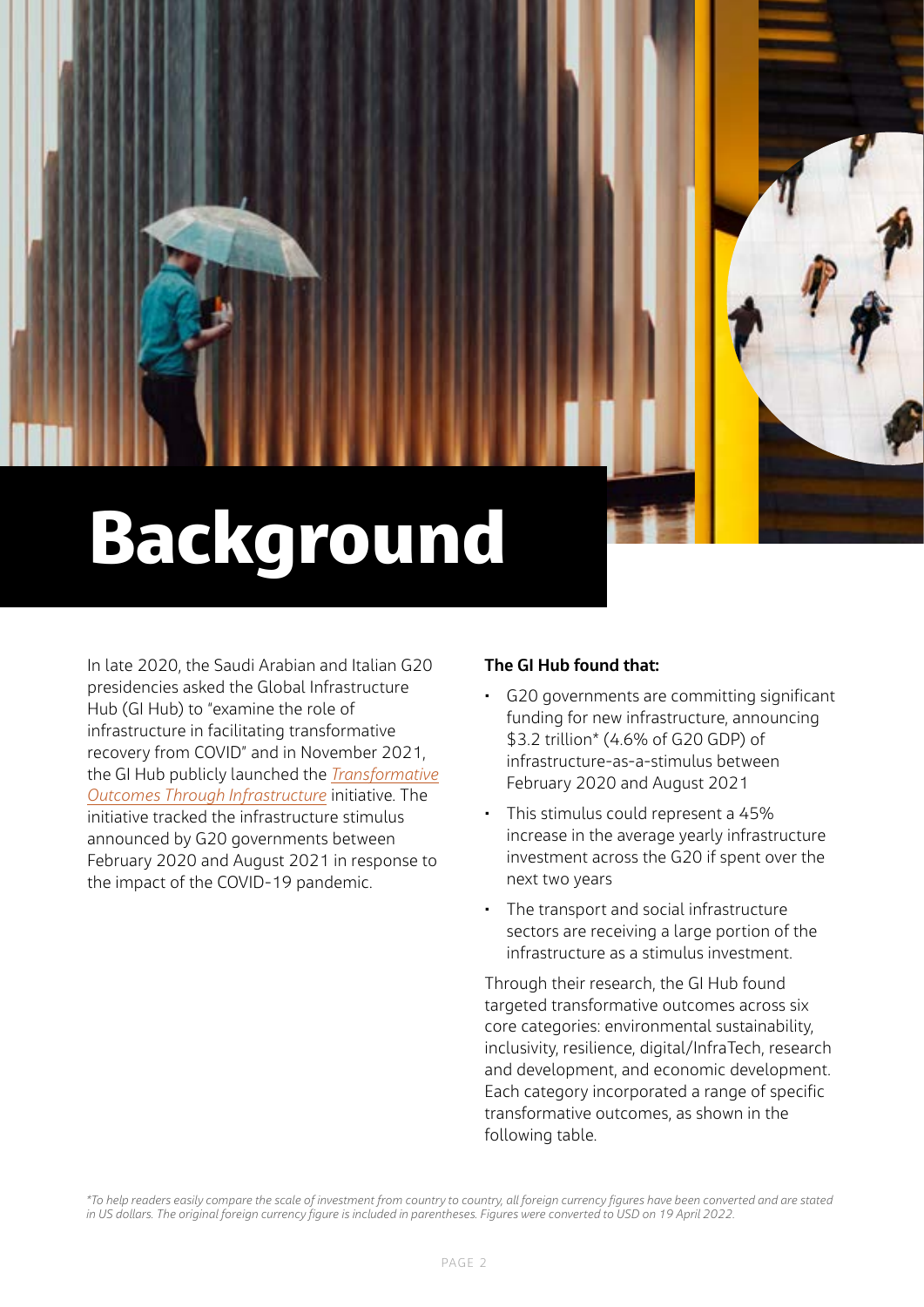



| Category                                  | <b>Overview of transformative</b><br>outcomes targeted by<br>category                                                                                                                                                                          | <b>Specific</b><br>transformative<br>outcomes<br>contained in the<br>category                      |  |  |
|-------------------------------------------|------------------------------------------------------------------------------------------------------------------------------------------------------------------------------------------------------------------------------------------------|----------------------------------------------------------------------------------------------------|--|--|
| <b>Environmental</b><br>sustainability    | Enhancing the environment<br>by regenerating ecosystems<br>and biodiversity, maximizing<br>resource recovery, eliminating<br>use of finite resources and<br>becoming carbon positive.                                                          | Circularity<br>Environmental<br>regeneration<br>Low carbon<br>transition<br>Pollution<br>reduction |  |  |
| <b>Resilience</b>                         | Building the capacity of<br>individuals, communities,<br>institutions, businesses and<br>systems (natural and built) to<br>survive, adapt, grow and thrive<br>no matter what kinds of chronic<br>stresses and acute shocks they<br>experience. | <b>Disaster</b><br>and climate<br>adaptation<br>Social cohesion                                    |  |  |
| <b>Inclusivity</b>                        | Improving the quality of life<br>and wellbeing of individuals,<br>specifically by reducing<br>inequalities and inequity in all<br>its forms.                                                                                                   | Inclusive<br>mobility<br>Digital<br>connectivity<br>Affordability<br>and access ti<br>services     |  |  |
| <b>Research and</b><br><b>Development</b> | Creating for citizens and<br>businesses new products and<br>services that are more useful<br>and valued, thereby developing<br>an enduring innovation culture.                                                                                 | <b>Disruptive</b><br>innovation                                                                    |  |  |
| Digital/<br><b>InfraTech</b>              | Achieving rapid technology<br>advancements as a result of<br>infrastructure either scaling-up<br>or advancing a new or existing<br>secure (physical, information,<br>operational) infrastructure<br>technology.                                | Digitalization<br>Cyber security<br>Digital<br>connectivity                                        |  |  |
| <b>Economic</b><br>development            | Supporting sustained and<br>diverse growth that drives job<br>creation and a rise in living<br>standards.                                                                                                                                      | Job creation<br>and economic<br>growth                                                             |  |  |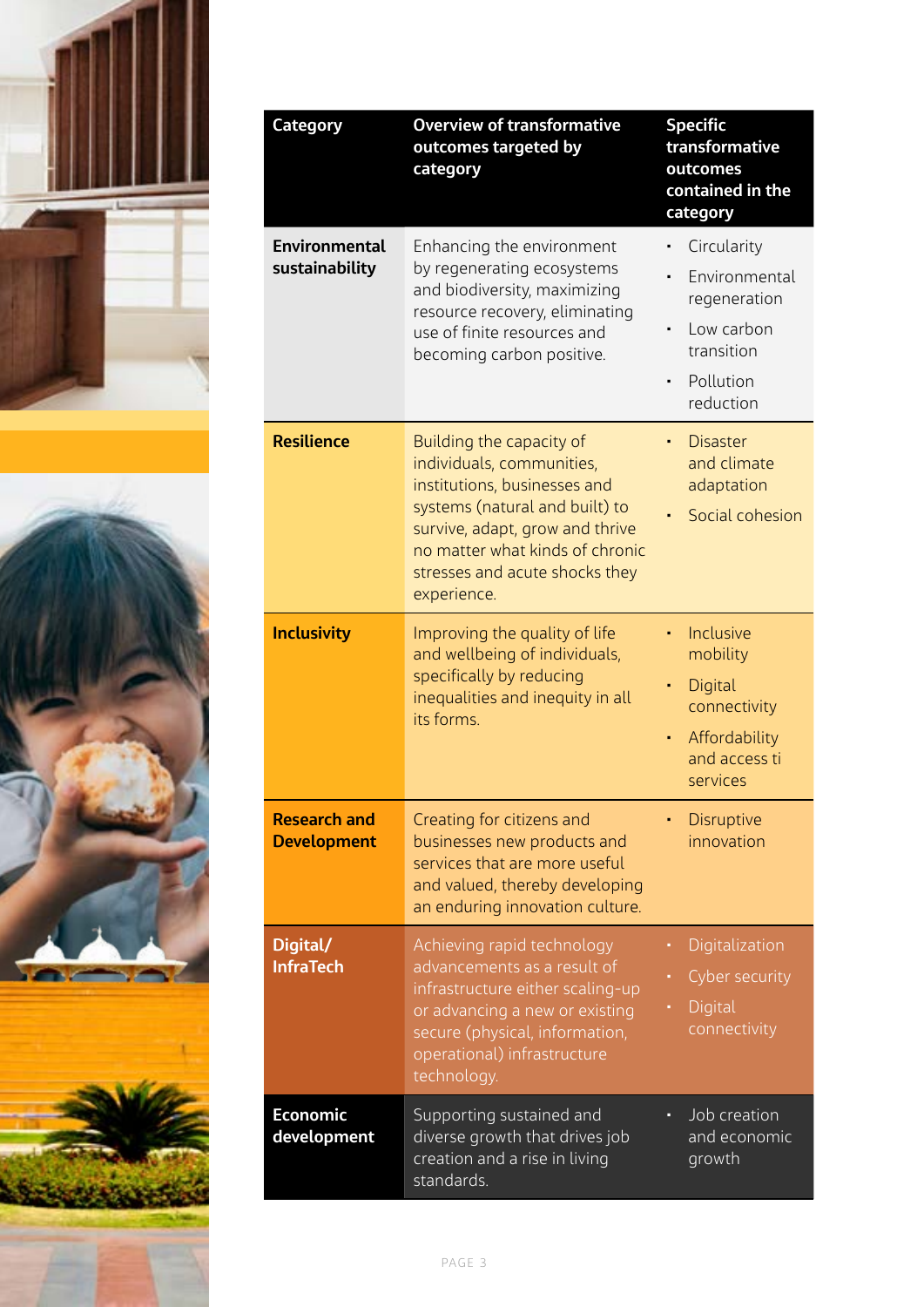

## **This chart shows the percentage of the \$3.2 trillion infrastructure stimulus targeted at each transformative outcome.**

**Source:** Global Infrastructure Hub, 2021

PAGE 4

Infrastructure Hub, Accessed January 2022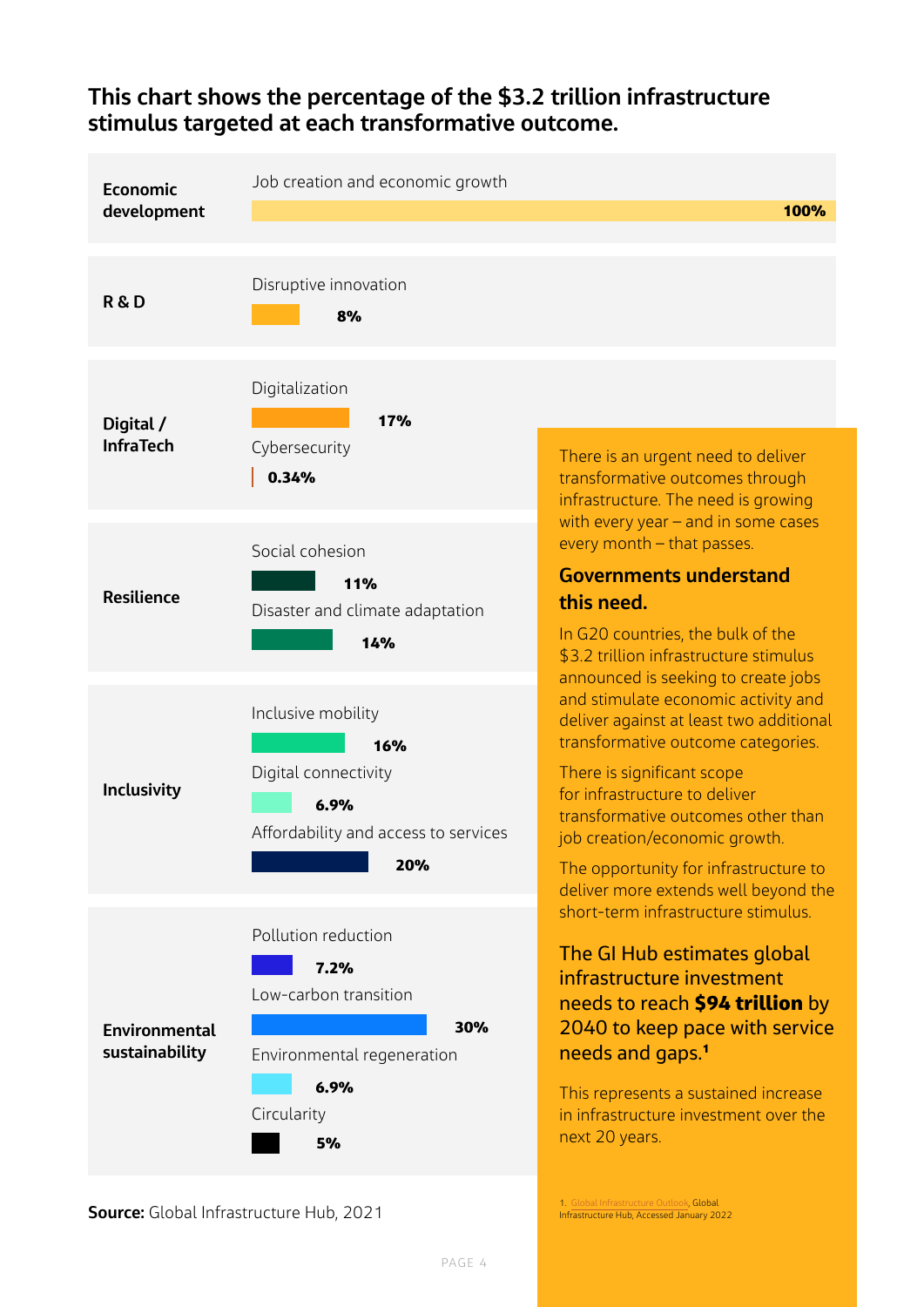

# Beyond the Baseline

How infrastructure can deliver transformative outcomes

Right now, the world faces numerous challenges from the global pandemic, the ongoing climate crisis and growing inequality.

As a purpose-led organization, Jacobs believes infrastructure can lead in transforming our economic, social, environmental and governance systems both for today and tomorrow. For infrastructure leaders, the investments explored in the GI Hub's research represent a once-in-a-generation opportunity to achieve a wide range of transformative outcomes at scale.

To be successful will require a step change in the way we conceptualize, plan and deliver infrastructure programs and projects. For infrastructure to realize its potential to transform our world, infrastructure leaders and program and project teams must embrace as many, if not all, of these transformative outcomes at every investment opportunity.

Figure 1.1 puts the challenge into perspective relative to how our approach to infrastructure has evolved.

In the **past**, infrastructure delivery was largely concerned with time, cost and quality and the impacts of a singular asset. There was typically only cursory awareness of the adverse environmental and social impacts of the individual asset, for example social disruption due to dislocation, biodiversity loss and carbon emissions from the production and use of materials. Infrastructure largely focused on delivering economic outcomes (e.g. productivity improvements and essential services).

In recent times (the **present**), infrastructure planning and delivery has become progressively more aware and embraced the challenge of avoiding and reducing infrastructure's adverse direct and indirect impacts.

In the **future**, infrastructure planning and design must evolve to a focus on blended infrastructure capable of both:

- **1.** Effectively delivering multiple positive impacts across each transformative outcome category
- 2. Efficiently delivering infrastructure (e.g. cost and schedule).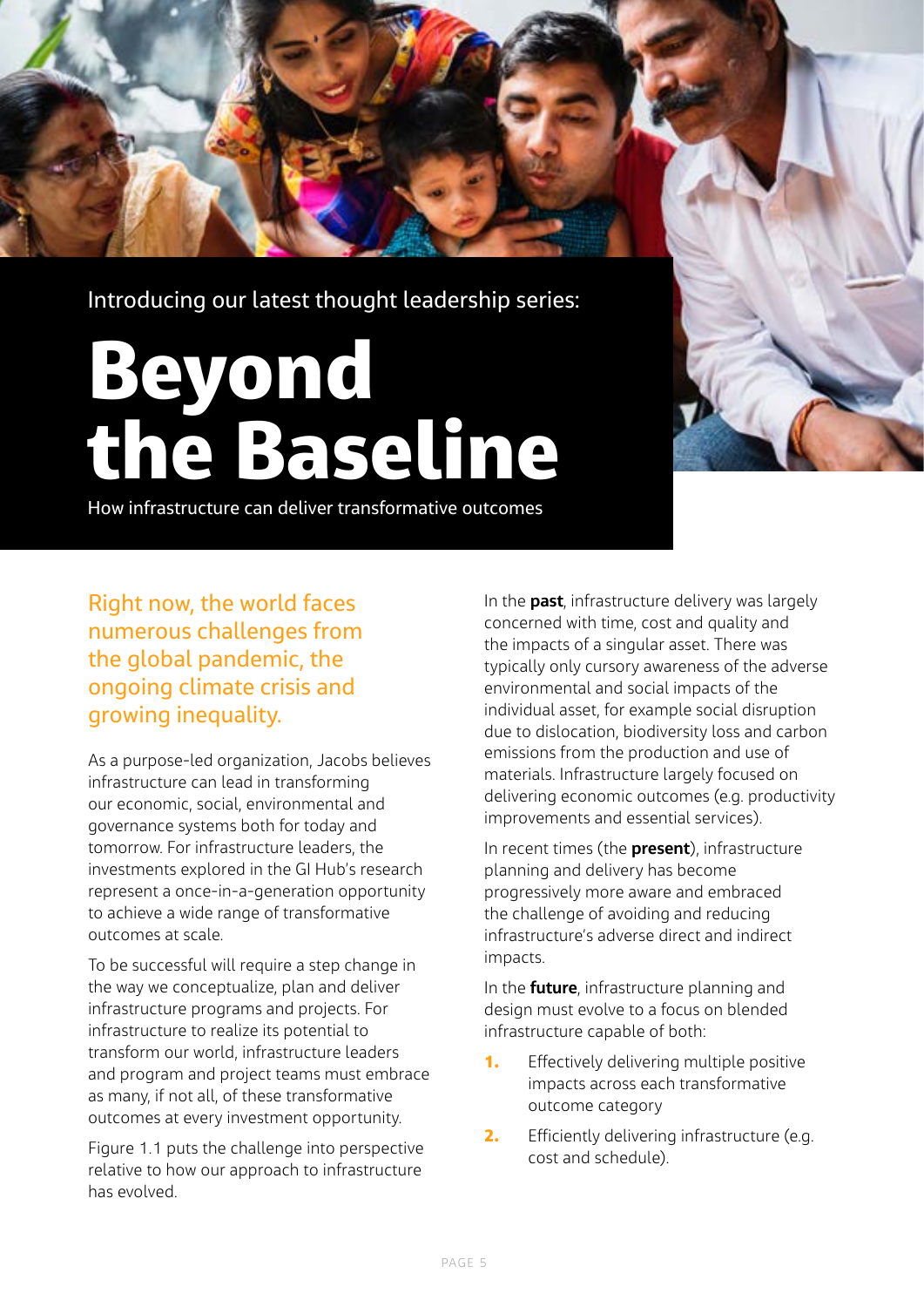**FIGURE 1-1** Infrastructure evolution – from minimizing negative impact to achieving multiple positive impacts over the long term



#### **In creating the series we have:**

- **Collaborated with the GI Hub** to articulate the urgent need and opportunity to deliver transformative outcomes through infrastructure. The paper incorporates findings from the GI Hub's *[Transformative Outcomes Through Infrastructure](https://transformativeinfratracker.gihub.org/overview/)* initiative and *[InfraTracker](https://transformativeinfratracker.gihub.org/infratracker-data/)* infrastructure stimulus tracking tool.
- µ **Drawn on Jacobs' global infrastructure program management experience** to better understand the leadership attributes required to successfully deliver transformative outcomes for clients. Jacobs' Program Management Portfolio spans 60+ infrastructure programs located across the United Kingdom, Europe, Middle East, Asia Pacific and North America. The portfolio manages approximately \$400 billion in capital investment across all infrastructure sectors.
- µ **Reviewed recent leading practice publications**  spanning infrastructure outcomes and leadership theory and practice.
- µ **Drawn on specific industry leading insights** from our global Solution and Technology leaders, spanning economic development, inclusion, resilience, digital, sustainability, environmental regeneration, capital projects and transactions.
- µ **Drawn on specialist advice from our Global Learning and Development and People group** regarding how to lead, inspire and equip infrastructure teams to realize transformative outcomes.

We're excited to share all our findings in the *Beyond the Baseline: How infrastructure can deliver transformative outcomes* thought leadership series. We hope it will help drive the time-critical collective will we need now more than ever before to implement change at a jurisdictional, portfolio, program and project level.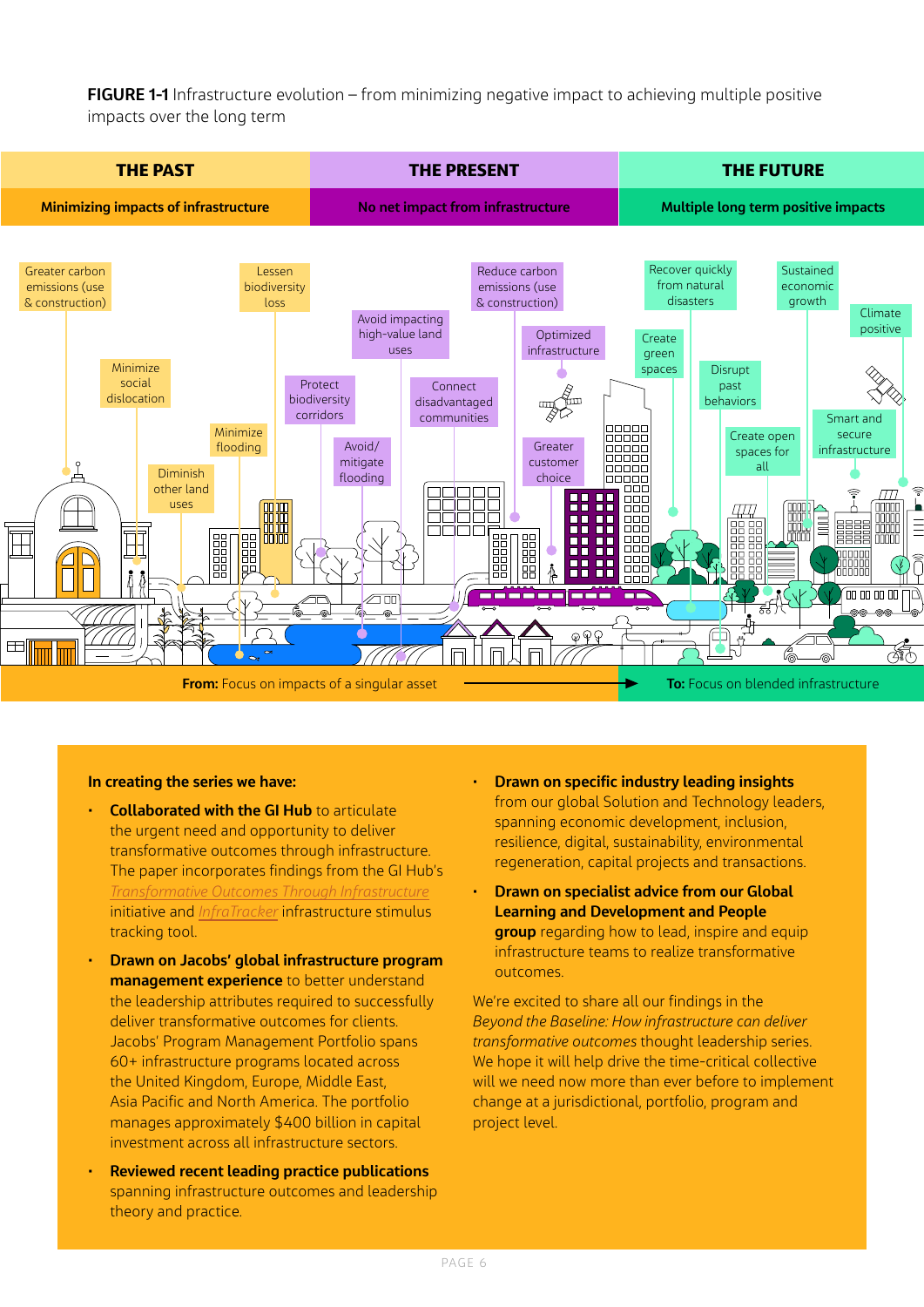

# The first paper

Leading infrastructure teams to deliver transformative outcomes

Achieving all the transformative outcomes hinges on whether the collective infrastructure sector leadership can justify solutions capable of meeting all transformative outcomes and inspire infrastructure project teams to challenge themselves to deliver beyond what they have typically done prior.

## The first paper asks: **are our current and emerging infrastructure leaders ready and able to lead the charge on achieving each transformative outcome?**

To answer this question the paper explores 13 essential attributes of effective/successful infrastructure leadership.

Infrastructure leadership must:

- **1.** Fully appreciate the complicated and dynamic nature of the strategic operating environment
- 2. Have clear values and communicate these values
- **3.** Be able to mobilize private capital and partner with an array of potential investors
- 4. Be exceptional at building and leading diverse teams
- **5.** Have the experience needed to deliver complex projects
- **6.** Have an entrepreneurial spirit
- **7.** Be politically astute and able to collaborate across government(s)
- 8. Be excellent communicators
- 9. Implement agile organizational structures with clear plans for resourcing both now and in the future
- **10.** Be data and analytics driven
- **11.** Be comfortable with disruption and change
- 12. Commit to a learning-based approach
- **13.** Create an environment which values and facilitates cooperative relationships with partners.

The paper also explores how leaders can develop the leadership attributes required, outlining methods for developing leadership attributes at a jurisdictional/organizational and program/project level.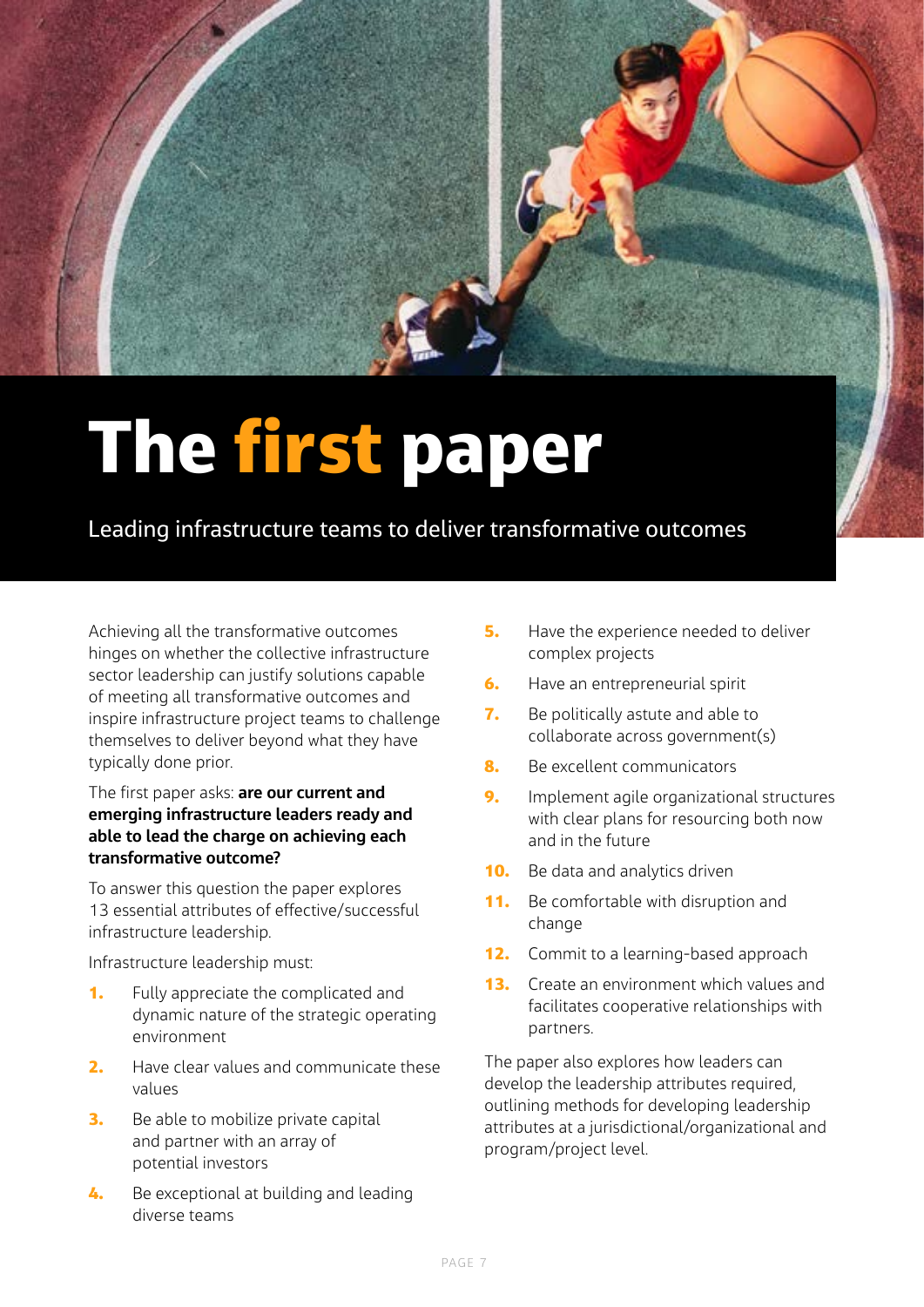## **Infrastructure entities can develop the ideal leadership attributes:**

## **At a jurisdictional / organizational level by:**

- µ Developing a unifying and memorable leadership philosophy
- Providing ongoing professional training and development
- Removing unconscious bias from leadership recruitment and selection
- **Equipping leaders with tools** and techniques to allow them to connect with their teams beyond project needs.

## **At a program / project level by:**

- Making sure current leaders are leading by example
- Making sure leaders remain aligned to the leadership philosophy
- µ Establishing performance frameworks that recognize the leadership philosophy and attributes
- µ Prioritizing mentoring and coaching
- Maintaining a learning network in a "work from home" world.

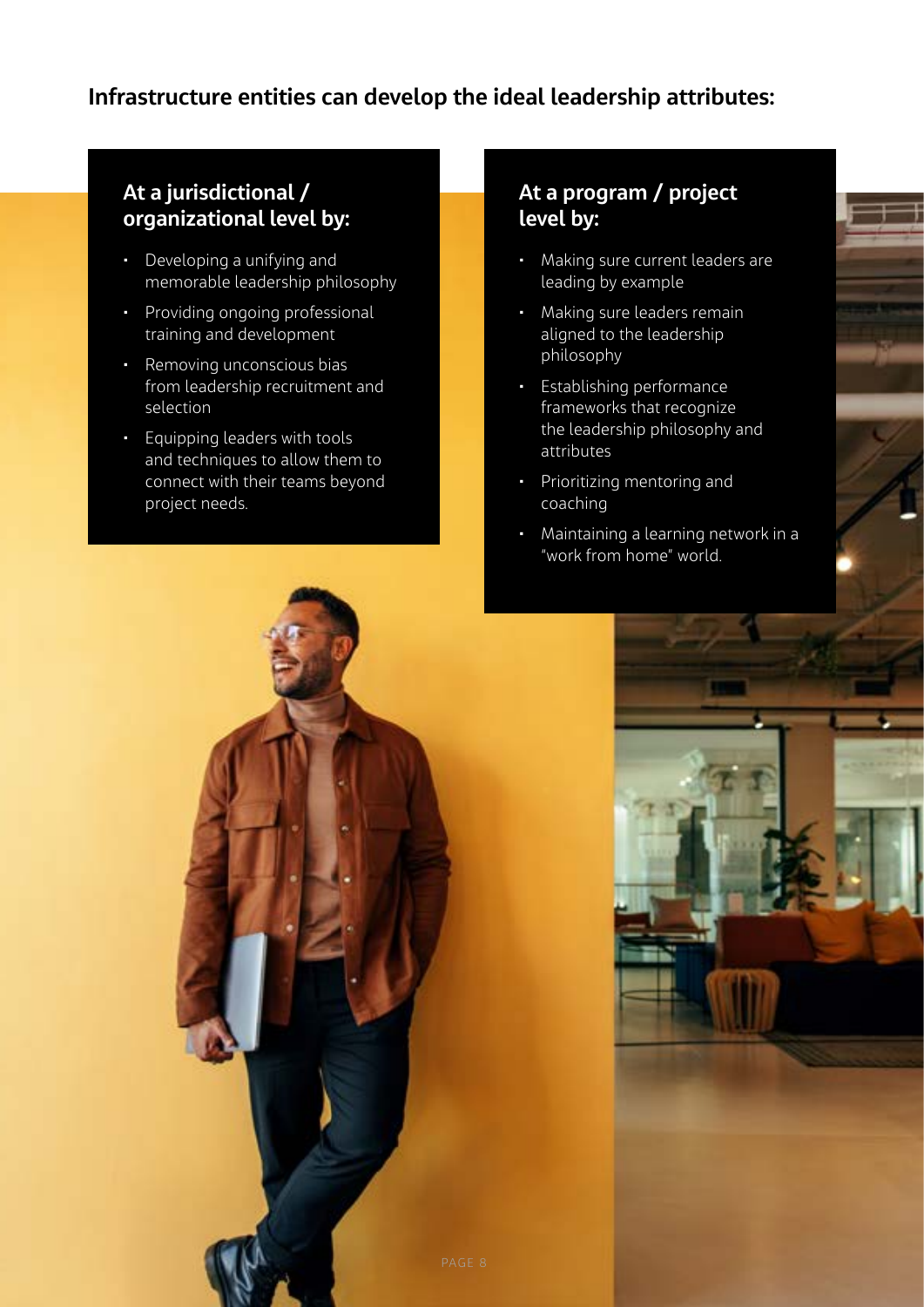# Key messages in the first paper:

# 1.

Given most mega and giga infrastructure projects last around five years, the effect of leadership on infrastructure outcomes is profound.

# 2.

We must be realistic and practical. No one infrastructure leader will hold all the required leadership attributes.

It's the collective leadership of the infrastructure program or project and how each individual leader contributes to instilling the culture and behaviors needed to achieve transformative outcomes that matters.

What's key for infrastructure executives is that they surround themselves with people, including direct reports and line managers, who possess the leadership attributes they lack.

At Jacobs we refer to this as the "collective clever".

## 3.

By being mindful of the breath of leadership attributes needed and through a collective and deliberate training and development effort, infrastructure program and project teams can have the leadership attributes necessary to inspire them to realize transformative outcomes.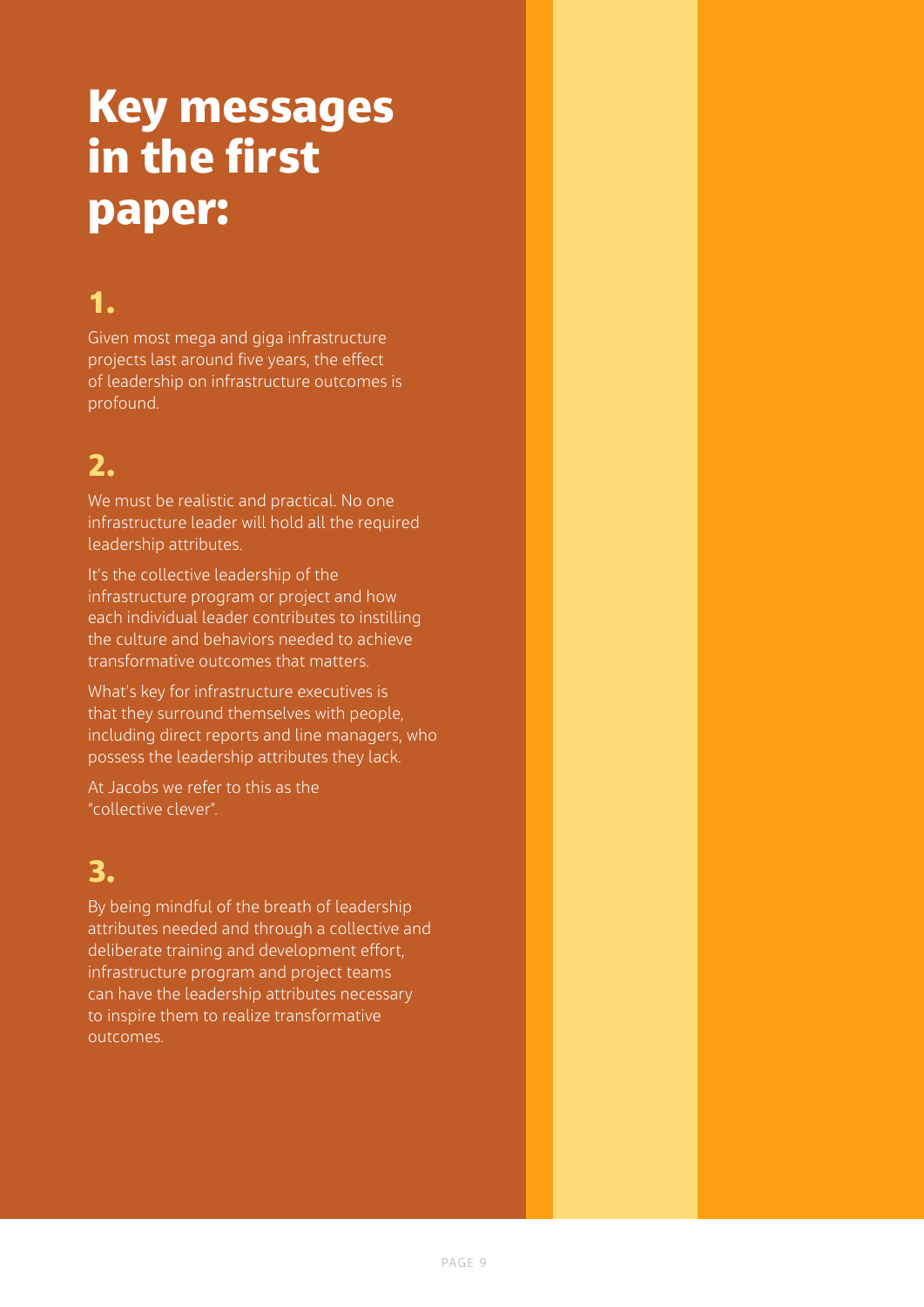

# The second paper

How should we differentiate transformative outcomes and impacts from what infrastructure has typically delivered?

*This paper will be released in June*

Utilizing their leadership skills and attributes, infrastructure leaders need to inspire their teams to aim higher, broader and wider and embed transformative outcomes in the infrastructure programs and projects they lead. To do this, they must clearly articulate the level of positive impact they are seeking to achieve for each transformative outcome. This clarity is fundamental to achieving the change necessary for infrastructure to deliver more and last longer.

The second paper asks: **how should we differentiate transformative outcomes and impacts from what infrastructure has typically delivered?** 

To answer this question the paper explores the difference between typical and transformational infrastructure outcomes and impacts, and the key barriers that must be overcome to achieve the transformative outcome and associated positive impact.

The paper recognizes that the extent of positive impact of infrastructure across each outcome will always be relative to the past impacts delivered by infrastructure and that the level of positive impact will differ based on available capability and capacity.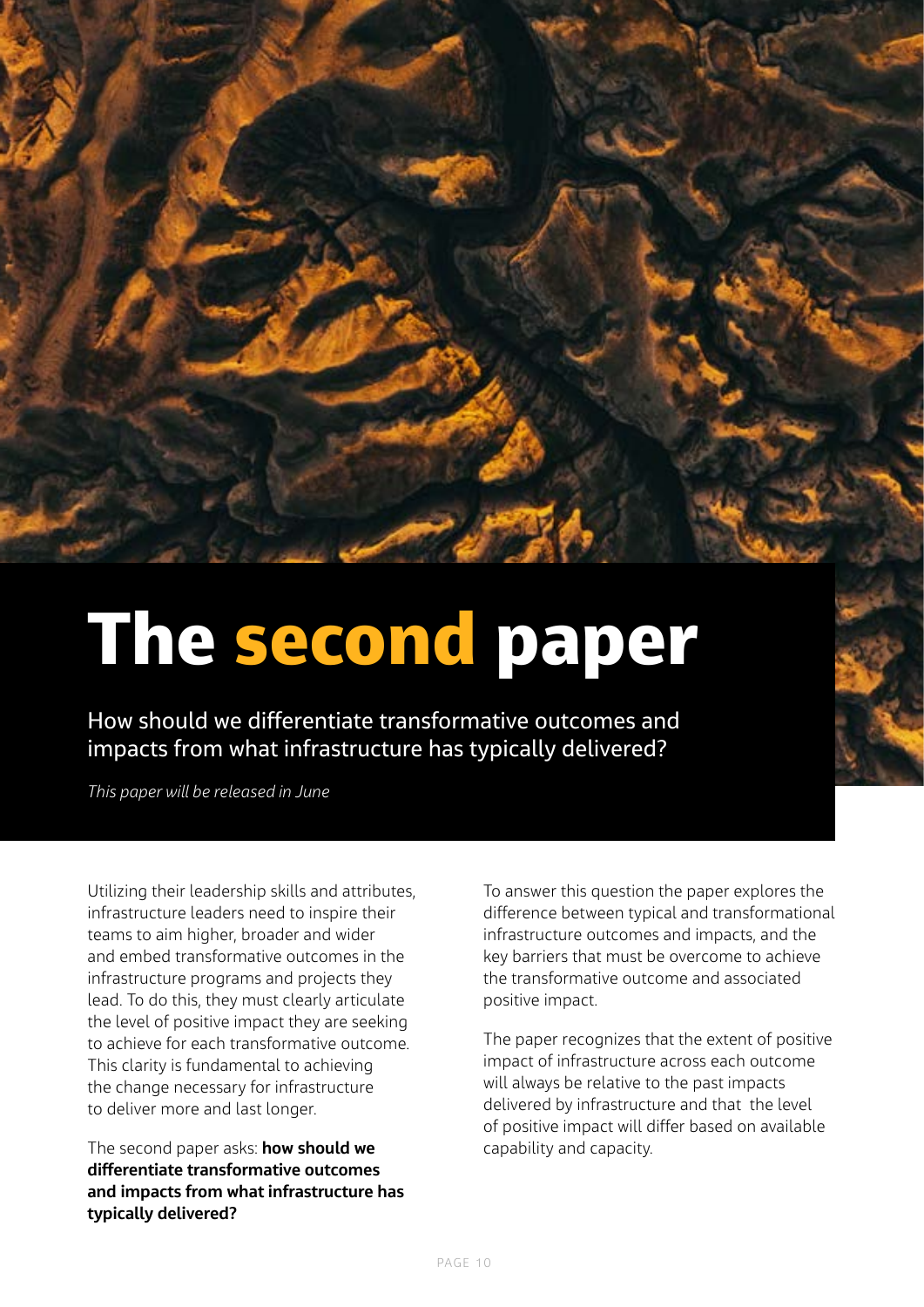For every transformative outcome category there are specific transformative outcomes that can be targeted by infrastructure investors. For each transformative outcome we define:

- Typical outcomes/level of positive impact
- Transformative outcomes/level of positive impact
- Potential barriers to achieving transformative outcomes
- A set of performance measures and indicators that can be used to demonstrate transformative level of positive impact.

Below is an indicative example related to environmental regeneration. The example illustrates both a typical level of infrastructure impact and what contributes to achieving it, and what would be considered a positive level of impact for the outcome and how this could be demonstrated.

#### **TRANSFORMATIVE OUTCOME**

## **Environmental regeneration**

### **TYPICAL IMPACT**

- Habitat and biodiversity loss through land clearing, degradation and fragmentation.
- Maintain the current health of natural systems on which we and other species depend.

### **POSITIVE IMPACT**

- Protect, restore and create sustainable terrestrial, riparian and marine ecosystems and reverse biodiversity loss, for example through the retention and natural treatment of storm water and habitat creation aligned to local reference habitat.
- Sustainable use of local natural resources.
- Improve water quality in the vicinity of the infrastructure.

#### **WHY TYPICAL IMPACTS?**

- Poor understanding of ecosystem function.
- A focus on short-term use versus long-term value.
- Lack of legislation, policy and standards supporting transformative outcomes/ positive impacts.
- Failure to establish clear performance management frameworks (objectives, targets and indicators) which prioritize the protection, restoration and creation of ecosystems, habitat and biodiversity.

#### **DEMONSTRATING POSITIVE IMPACT**

- Area of natural habitat land regenerated to local reference habitat.
- Percentage of native vegetation installed.
- Species richness measured or predicted through models appropriate to the scale and location of the site.
- Surface, ground and marine water quality parameters, including acidity or basicity (pH), temperature, electrical conductivity, dissolved oxygen, turbidity, hydrocarbons and nutrients.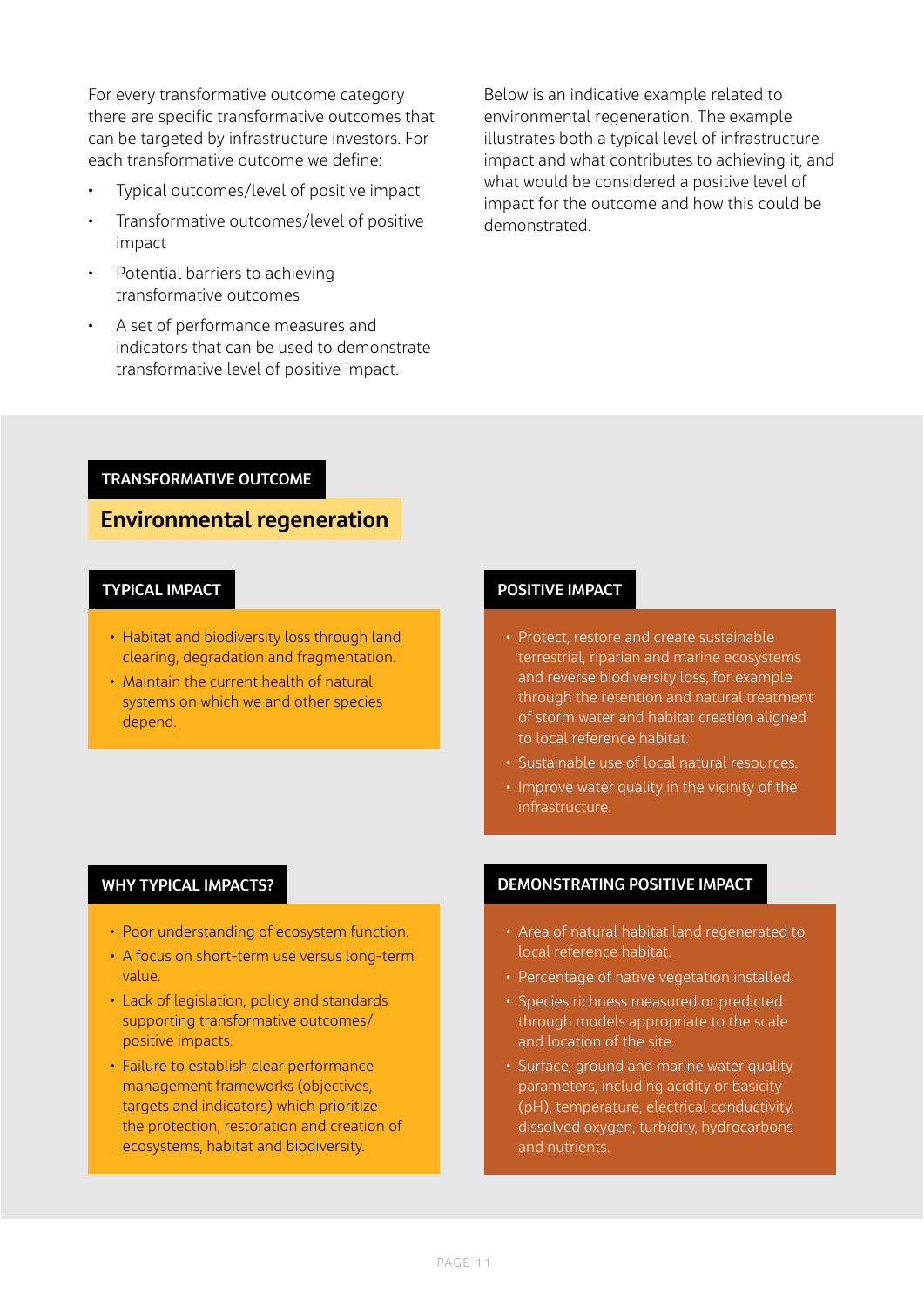# Key messages in the second paper:

## 1.

The inability to define and/or measure a positive level of impact should not be used as a barrier to infrastructure projects targeting and achieving transformative outcomes across environmental sustainability, resilience, inclusivity, research and development, digital / InfraTech and economic development categories.

# 2.

Infrastructure projects must always commence and develop solutions with the transformative outcome in mind rather than retrofitting an already existing solution to deliver greater positive impact.

By commencing with clearly articulated outcomes in mind, infrastructure program and project teams are more likely to identify solutions capable of delivering more and lasting longer.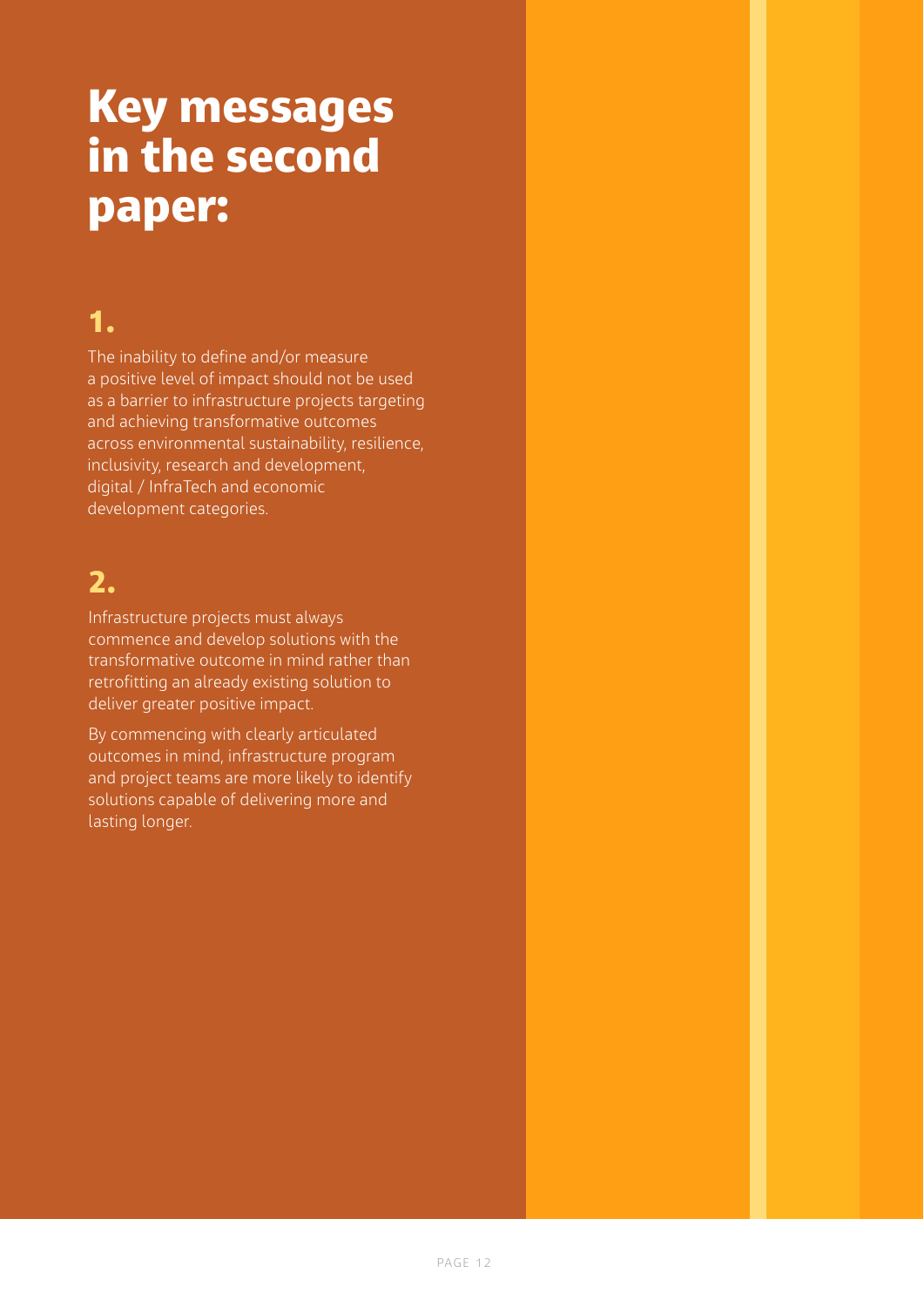

# The third paper

How to mobilize and equip infrastructure project teams to realize transformative outcomes

*This paper will be released in July*

Infrastructure programs and projects are fundamentally transitory activities involving an assembly of people and entities who are often working together for the first time. It can take weeks, months and sometimes years for teams to form a shared understanding of the actors, actions and initiatives that drive transformative outcomes, how they interplay and how infrastructure solutions can deliver them.

The third and final paper in this series outlines how to increase the speed with which this can be achieved, asking the question: **how can we equip project teams to quickly and effectively reach a shared appreciation of the transformative outcomes to be achieved?**

The paper outlines activities that can help teams quickly reach consensus on the transformative outcomes to be achieved.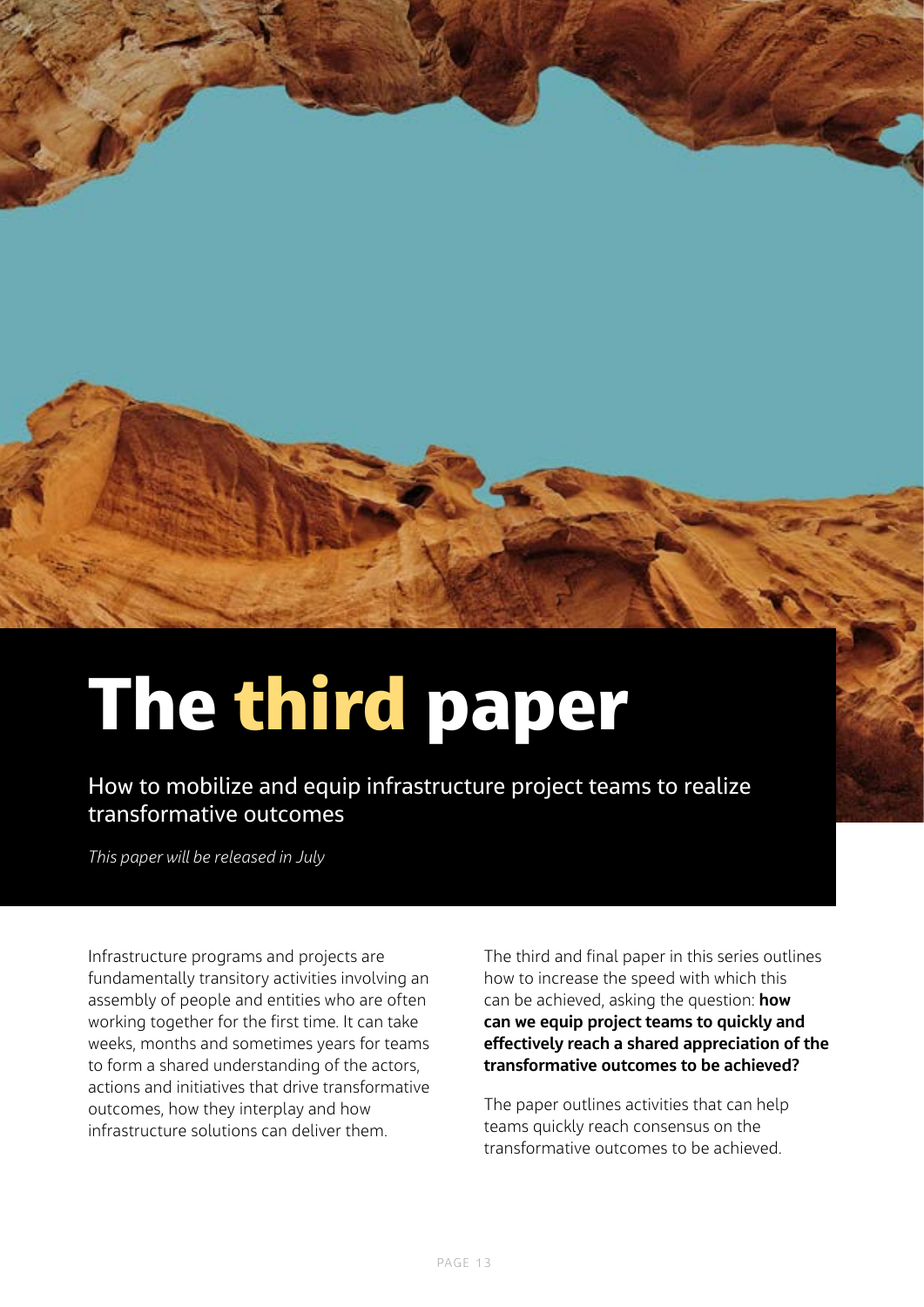### **The activities include:**

### **1. Producing a plan to acquire the digital capabilities needed to realize transformative outcomes**

Transformative outcomes are more likely to be realized if appropriate digital thinking and technology are utilized at all stages of the infrastructure lifecycle.

To apply the full potential of digital to achieve transformative outcomes, an infrastructure team should develop a Digital Plan at the commencement of the infrastructure program or project. The plan should cover existing strategies, regulatory environment, stakeholder engagement, user journeys, digital goals and objectives and digital interventions.

## **2. Understanding the local context to inform the level of positive impact possible for each transformative outcome.**

Transformative outcomes must be relevant and reflect the local context and place where the infrastructure will be used and operated.

From day one the infrastructure project team must have a laser focus on the information needed immediately to understand the local context and place.

There is a standard set of contextual information themes relevant to all the transformative outcomes. They are:

- Current system and place
- Stakeholders
- µ Government policies and priorities
- Supply chain
- µ Risks and threats
- Opportunities
- Potential partners and investors.

## **3. Involving citizens in determining the level of positive impact targeted for each transformative.**

Citizen involvement must be front and center. Citizen involvement is critical to understanding the level of positive impact desired for each transformative outcome and is an essential input into securing regulatory and investment approvals.

## **4. Setting positive impact targets for each transformative outcome.**

Informed by the infrastructure project vision, an understanding of the project context and place, and citizen engagement, infrastructure teams need to set targets in relation to each transformative outcome.

There are a range of target setting methods available to infrastructure teams. Two such methods that embrace all transformative outcomes are:

- Materiality assessments
- Positive performance.

## **5. Appraising infrastructure options to identify those most capable of delivering transformative outcomes.**

After gathering the contextual information about each transformative outcome and engaging citizens, infrastructure teams must be equipped to undertake a rapid ideation and appraisal process - often referred to as a sprint.

The rapid ideation and appraisal process should identify, assess and prioritize potential infrastructure solutions capable of delivering transformative outcomes.

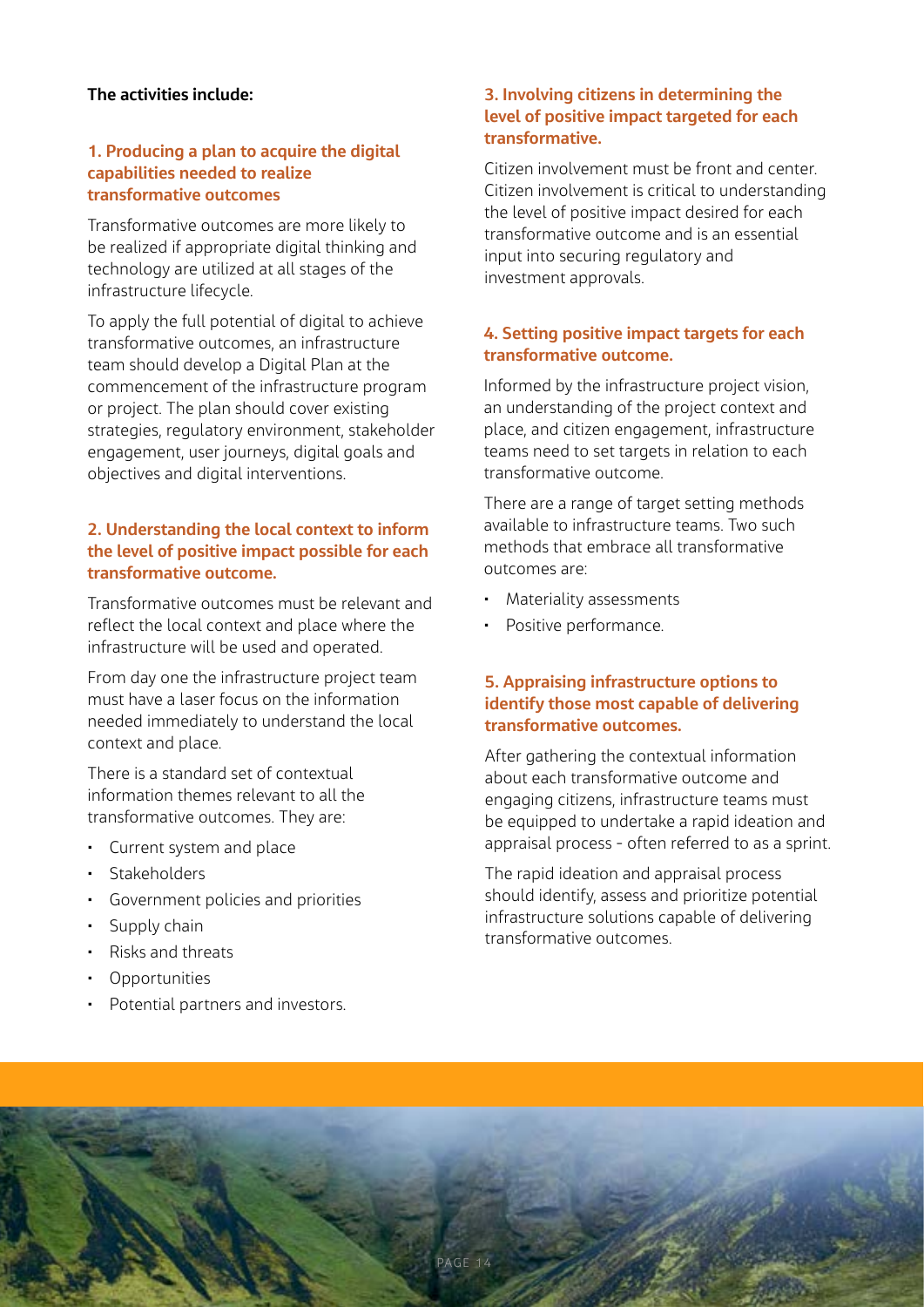# Key messages in the third paper:

# 1.

By placing infrastructure at the forefront of addressing rapid technological, climate and societal change, infrastructure can utilize new opportunities, for example new digital technologies enabling fast iterative design, new flex employment models and new digital communication for engaging stakeholders and communities, to deliver transformative outcomes.

# 2.

A key historical challenge to delivering transformative outcomes—especially environmental sustainability, resilience and inclusivity outcomes—has been the idea that if it cannot be measured and/or the outcome properly monetized, it cannot be properly appraised.

## That is no longer the case.

Today there are a wide range of methods and tools available to appraise such outcomes. For example for inclusion appraisal methods include:

- Social Vulnerability Index
- **·** Social Progress Index
- Multidimensional Poverty Index
- µ The Green Book
- µ Social Value Bank.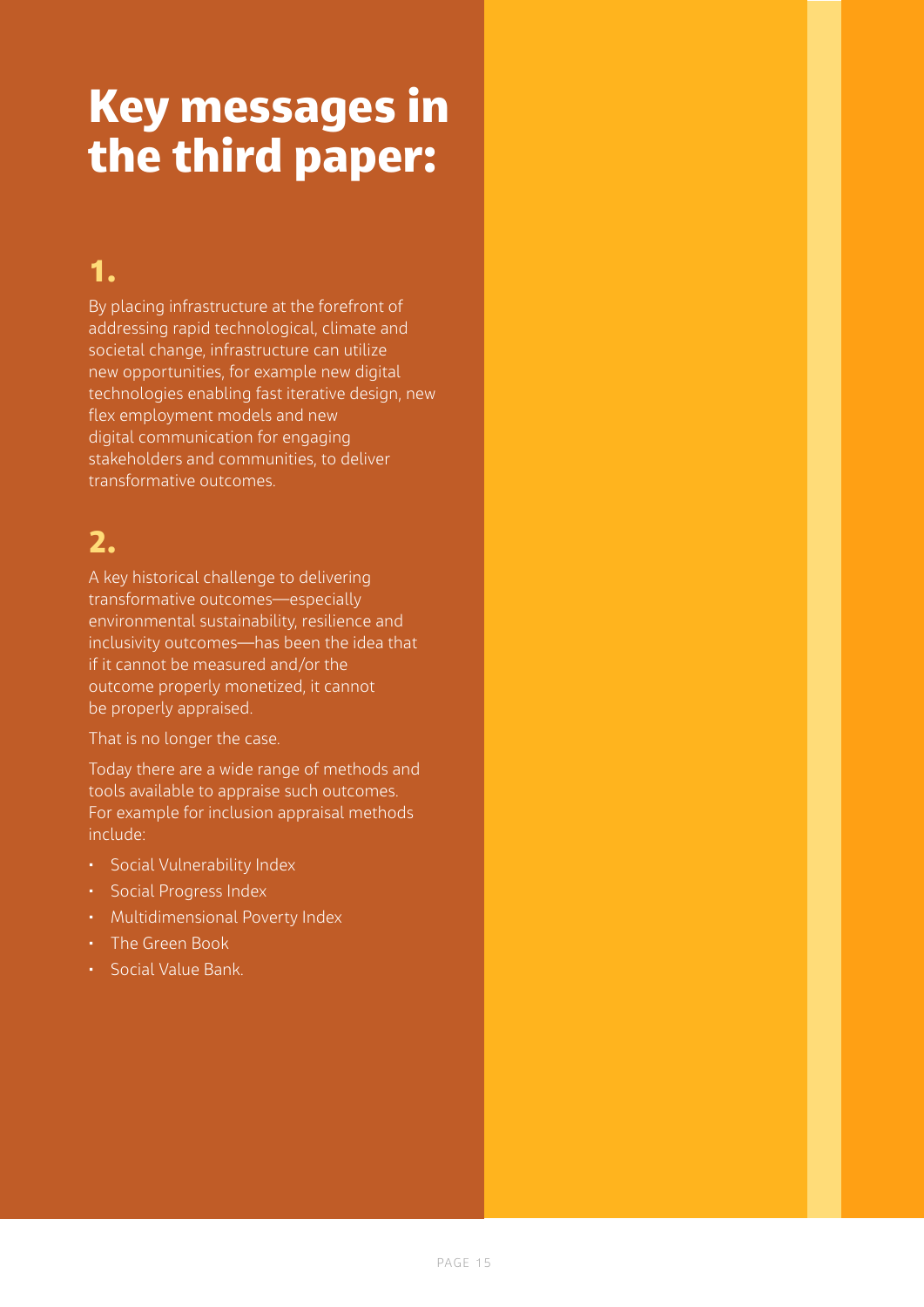# Road map to realization

Making every infrastructure program and project an opportunity to deliver transformative outcomes.

The diagram below illustrates the cumulative recommendations from the three papers. The cumulative recommendations form a roadmap for infrastructure entities and associated programs and projects to follow to help realize transformative outcomes through infrastructure.



|  |              |                                                                                                                 | <b>Planning and conceptualization</b>                                             |                                                             |                                   |                                                                                                                                       |  | <b>Design and</b><br>develop | Acquire /<br><b>Deliver</b> |  | Operate /<br><b>Retire</b> |  |
|--|--------------|-----------------------------------------------------------------------------------------------------------------|-----------------------------------------------------------------------------------|-------------------------------------------------------------|-----------------------------------|---------------------------------------------------------------------------------------------------------------------------------------|--|------------------------------|-----------------------------|--|----------------------------|--|
|  |              | Make sure current leaders are leading by example (e.g. leadership shadow)                                       |                                                                                   |                                                             |                                   |                                                                                                                                       |  |                              |                             |  |                            |  |
|  |              | Make sure leaders remain aligned to the leadership philosophy                                                   |                                                                                   |                                                             |                                   |                                                                                                                                       |  |                              |                             |  |                            |  |
|  | <b>Lead</b>  |                                                                                                                 | Ensure performance frameworks recognize the leadership philosophy and attributes  |                                                             |                                   |                                                                                                                                       |  |                              |                             |  |                            |  |
|  |              | Prioritize coaching and mentoring                                                                               |                                                                                   |                                                             |                                   |                                                                                                                                       |  |                              |                             |  |                            |  |
|  |              | Maintain leadership learning network in a "work from home world"                                                |                                                                                   |                                                             |                                   |                                                                                                                                       |  |                              |                             |  |                            |  |
|  | Inspire      | Set vision by<br>articulating<br>difference between<br>transformative and<br>typical infrastructure<br>outcomes |                                                                                   |                                                             |                                   |                                                                                                                                       |  |                              |                             |  |                            |  |
|  | Mobilize and |                                                                                                                 | Use commitment<br>to transformative<br>outcomes to<br>mobilize private<br>capital | Clearly<br>understand<br>project and<br>location<br>context | Set positive<br>impact<br>targets | Rapidly and iteratively appraise<br>infrastructure options to identify<br>those most capable of delivering<br>transformative outcomes |  |                              |                             |  |                            |  |
|  | Equip        |                                                                                                                 | Produce Digital<br>Plan                                                           |                                                             | Engage citizens                   |                                                                                                                                       |  |                              |                             |  |                            |  |